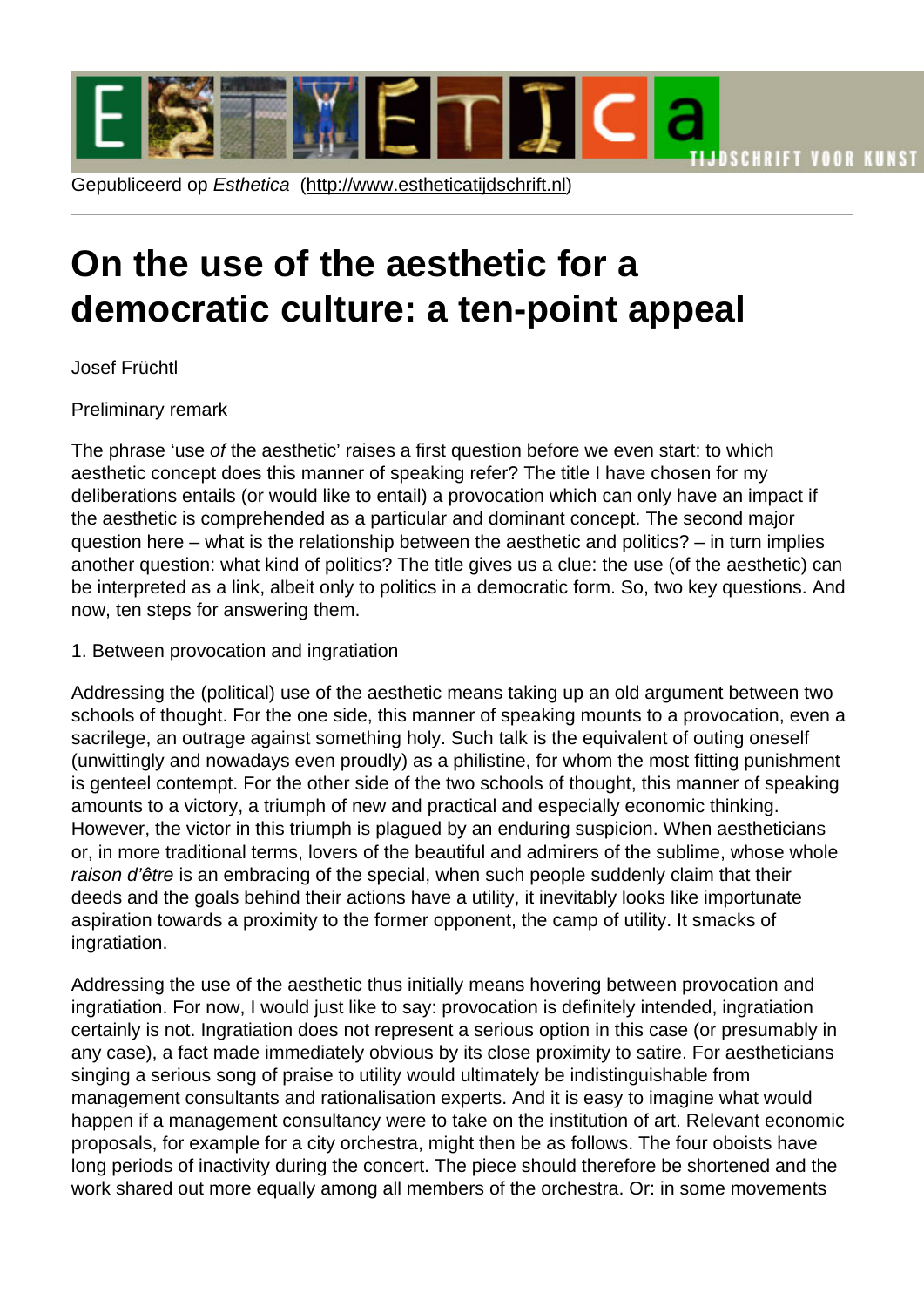there is too much repetition. The musical score should thus be thoroughly reworked. If all superfluous passages were to be deleted, the concert would no longer take two hours, but just twenty minutes, meaning that the interval could also be eliminated. Historical records prove that such proposals have not always been satirical, but sometimes quite serious. No doubt, as portrayed in the film Amadeus, Mozart really did smile in disbelief after the premiere of his opera The Abduction from the Seraglio when Emperor Joseph II, his benefactor and employer, told him that it had too many notes in it or, more bluntly, was too long. His Imperial Highness had fallen asleep in the middle of the piece, proof that it failed to meet the standards in place (both then and now) for amusement.

# 2. Modernity and autonomy

Ingratiation would thus be ridiculous. Yet provocation is inevitable. Aesthetic and art history has been an integral part of the success story of Modernity for two hundred years. In sociological terms, this means an integral part of the dynamics within a historical process of societal differentiation. An impressive series of theorists, from Kant and especially Hegel via Max Weber and Georg Simmel to Jürgen Habermas and Niklas Luhmann, agrees that, firstly, a new awareness of history has been asserting itself since the end of the 18<sup>th</sup> century. futureoriented and centred around an obligation to progress, and that, secondly, the institutions of science, law, politics, economics and so on are increasingly gaining their independence. Specific rules apply within each; and what is true within one sphere on no account automatically applies within the others. The potential for mutual influence is thus limited. The potential, for example, for politics or economics to influence science may still exist to a certain extent, and yet different fundamental rules govern these different spheres. According to Habermas and Luhmann, whereas politics is primarily concerned with power, and economics with cash flow and profit, science is primarily aimed at truth, at knowledge. As a practical consequence, this can mean that the search for truth is consciously or – harder to detect – unconsciously subject to policymakers. But science would abruptly cease to be science if it were to relinquish its guiding principle, its orientation to truth. The term central to this breaking apart of the different spheres is that of societal autonomy. In this respect, Modernity is the epoch which has not only politically aided the breakthrough of individual autonomy, with the French Revolution, but which is also societally aiding the breakthrough of institutional autonomy.

And one of these institutions is art. Fundamentally, it is no longer subject to criteria which are foreign to art. A work of art, its quality, its value, is no longer determined by the institution of morality, for example, which in Europe used to mean the governors of Christian religion, nor by the institution of politics, formerly the nobility and royalty, nor by the institution of economics, personified in the early bourgeoisie by wealthy merchants. Whether or not a work of art is art, is now determined solely by the institution of art itself, in other words by that various and diffuse discussion group made up of artists, critics, museum proprietors, professors and all those who count themselves as connoisseurs and lovers of art.

# 3. On German culture

The breaking apart of the artistic and scientific spheres was immensely significant, particularly in Germany. As the history books have long taught us, the country was less economically and politically developed at the end of the 18<sup>th</sup> century than its Western European counterparts. It is certainly true to say that intellectual contemporaries did not view their situation as progressive. While England was busy becoming an internationally oriented word trade power, on the back of an economic revolution, and France was undergoing a dramatic political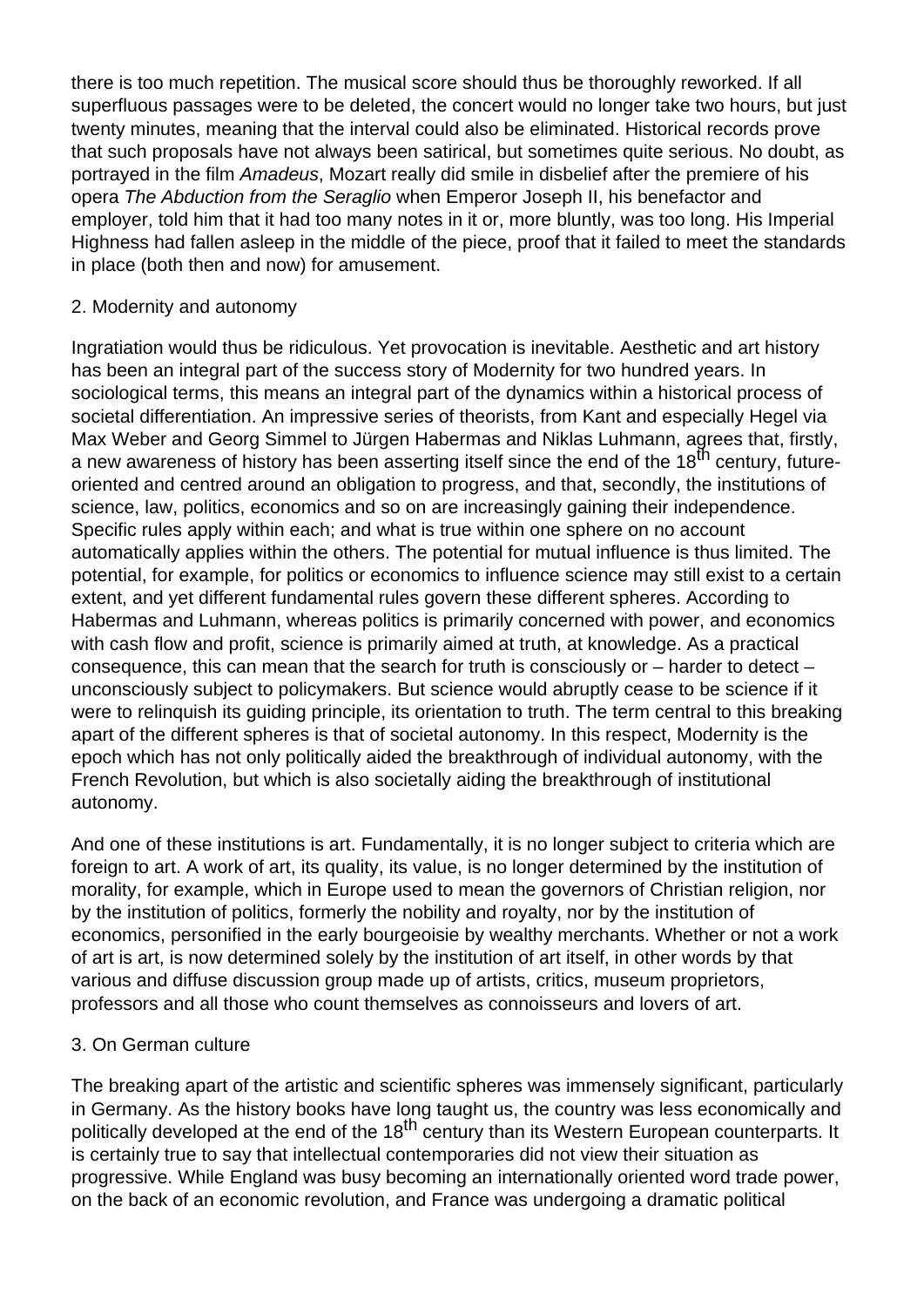revolution, Germany remained economically stuck in traditional structures and politically stuck in small-state despotism. When Schiller, one of the rebels among the German intellectuals at the time, travelled from Stuttgart to Mannheim for the premiere of his first work The Robbers on 13<sup>th</sup> January 1782, he had to cross a state border. For a regimental doctor like Schiller this meant first obtaining permission from above, in the shape of by Karl Eugen, Duke of Württemburg, for whom an obligation to submission and courtly luxury (leading to corresponding debts) typically went hand in hand with such permission. Not even enlightened rulers like Frederick II of Prussia or Joseph II of Austria made an exception (Peter-André Alt, 17).

Against this background, the familiar pattern of complementary culture began to form in Germany. It adhered to the following formula: pessimism of action and optimism of spirit, political-practical resignation and theoretical-aesthetical inspiration, poorness in deeds and richness in thoughts. To an extent, philosophical German Idealism and Weimar Classicism caught up with the revolution in spirit, yet they never demolished the specifically German tendency towards inwardness. 'Bildung' and 'Kultur' became German terms which are impossible or at least very difficult to translate properly into other languages. They are just too steeped in pathos and significance, inadequately captured by terms such as 'upbringing', 'education' or 'civilisation'. From a German point of view, anyone can be civilised, but not everyone can be cultured. The former is concerned with material wealth, technology and grooming, in other words it is an attribute which can be bought and strategically applied; the latter, however, is an attribute which has to be painstakingly acquired. As shown by Georg Bollenbeck and more recently by Wolf Lepenies, the theory of a German Sonderweg within the history of Europe can also be illustrated at this level.

### 4. The dialectic of culture and its sophistication

Admittedly, the concept of culture in the bourgeois interpretation that developed was not, in this simple and compensatory function, how the former representatives of culture had imagined it. For them it had far more of a sophisticated twist, with an assigned significance which Hegel described using the term dialectic. And yet the firstling rights here are held by Schiller, who was more than ten years older than Hegel. In his famous On the Aesthetic Education of Man in a Series of Letters, he describes beauty within a socio-political framework from the outset. He was the first to attribute a decidedly political function to aesthetics, or deliberations about beauty, art and the sublime. Schiller justifies without exception any attempt by a people, by whom he means the French, to reshape a state instinctively formed, accepted without question and governed by traditions into a moral state geared to autonomy as a form of self-legislation, in other words to turn the state idealistically on its head, to turn it on reason, and in this sense to start a revolution. But he is aware of terror as a danger inherent to revolution. The execution of the French king, the climate of conspiracy and repression, of thinking in black and white categories of friend or foe, ultimately leading the Jacobin leaders themselves, Danton and Robespierre, to the scaffold – all of this had happened just a year or two before Schiller wrote his Letters. This revolutionary, idealistic aim should therefore be realised in evolutionary terms.

And this, as Schiller repeatedly attempts to show, requires beauty and art. For Schiller, the ability of beauty and art to assume an intermediary role – as the means and the middle – between an instinctively formed and a sensibly organised society is essentially justified through the idea that beauty and art are forming a sphere in their own right, in other words becoming autonomous and thus triggering a double dialectic, an apparent double paradox. Firstly, Schiller recognises that the moment art liberates itself from social necessities, it also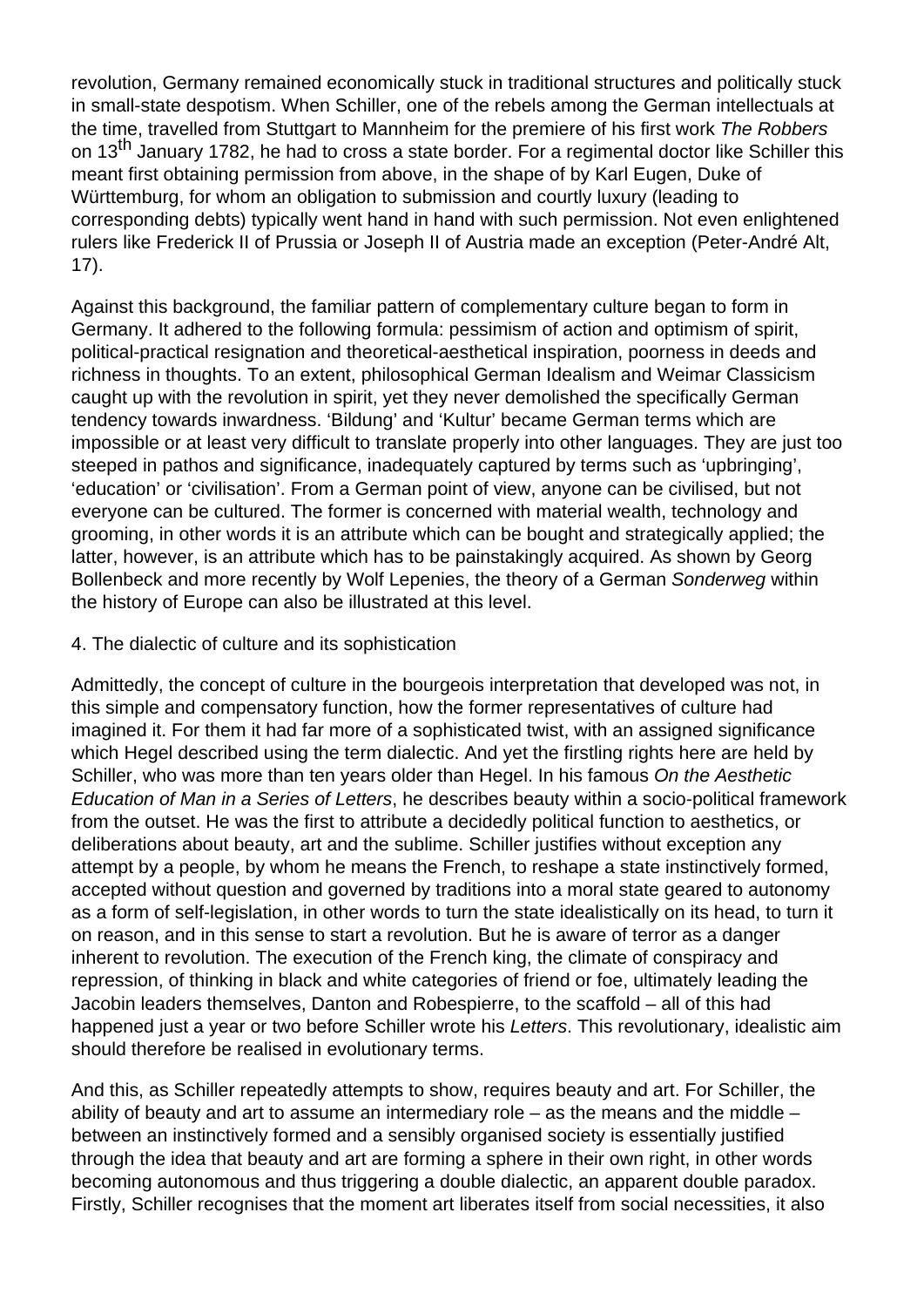becomes socially meaningless. Schiller is writing his Letters as an artist, and as an artist he is under pressure to provide a justification. Politics and economics question the very right to independent existence which art is in the process of developing. If, in the 1790s, it is revolution which is forcing its way powerfully into the foreground from a political perspective, from an economic one it is that principle which has been an adversary of art ever since: 'Utility is the great idol of the time, to which all powers do homage and all subjects are subservient'. Art has no other choice but to vanish from the 'noisy Vanity Fair of our time' (Schiller 2004, 4 (2nd letter)). That is the first, ultimately negative dialectic of autonomisation, the dialectic of liberation and meaninglessness.

Secondly, Schiller recognises that, if at all, art can only regain its socio-cultural import if it never again relinquishes its autonomy. This is the second, ultimately positive dialectic of autonomisation. Schiller debates it using that classic pair of concepts Schein & Sein (appearance vs. Being or substance). Only when art acknowledges itself as appearance, as merely playing with reality and truth rather than pretending to be reality and truth, can it have an impact on reality. If the aesthetic sphere is to be able to intervene in and change reality, then the two have to remain separate (Ibid, 9th letter & 26th letter). Since the mid-19<sup>th</sup> century this position has been known as 'l'art pour l'art« (art for art's sake). Art recedes into itself, distances itself from the utilitarian know-how and morality prevailing at the time, and in so doing adopts a stance which is contrary to society. It is then no longer subject to the laws of society, but follows its own laws autonomously, and this alone puts it in a position from which to exercise criticism, even if this social criticism may be limited to holding up a mirror without comment. Theodor W. Adorno, the last great aesthetician in the tradition of the civilian concept of culture, saw it this way. The dialecticians of the bourgeois-normative concept of culture thus link two fundamental positions within aesthetics, and in particular within literature, which are generally and apodictically handled as opposites: the position which describes art or literature as societal self-reflection for the good of individual and collective Bildung, and that which describes art or literature as an autonomous system of works or texts which is separate from other societal spheres.

### 5. Another provocation

Bearing this in mind, any talk of the utility of the aesthetic must inevitably appear as a provocation. However, I would like to recall a different philosophical tradition, that of Friedrich Nietzsche and American pragmatism. Many people will no doubt see this coupling as yet another provocation. Uniting this German bourgeois-apocalyptic critic of culture, who may have coined the catchphrase Gay Science, but who himself was far too enslaved in his struggle against a repressive Christianity, immersing himself in mammoth projects such as the Übermensch and the Eternal Return, uniting this European tragedian philosopher with a genuinely US-American cultural achievement, namely a school of thought oriented to the solution of everyday problems, one which is keen to experiment, sometimes even to roll up its sleeves, is not actually as far-fetched as it might initially seem. The history of ideas shows us, for example, that it was Thomas Mann who first proposed this alliance in a speech about 'the German Republic« in 1922, four years after his ultraconservative Reflections of an Unpolitical Man, linking Novalis to Walt Whitman (Lepenies, 56, esp. 63). As a matter of fact, the text which made Nietzsche famous, The Birth of Tragedy from the Spirit of Music, already contained a principle which he, otherwise changeable, was never again to relinquish, namely that the spiritual-cultural sphere, primarily art, philosophy and science, is geared to the sphere of action. Art's predominant function is thus to make life bearable, to drape an illusion of beauty over the ugly and the unbearable (Nietzsche, 11). Here art does not become part of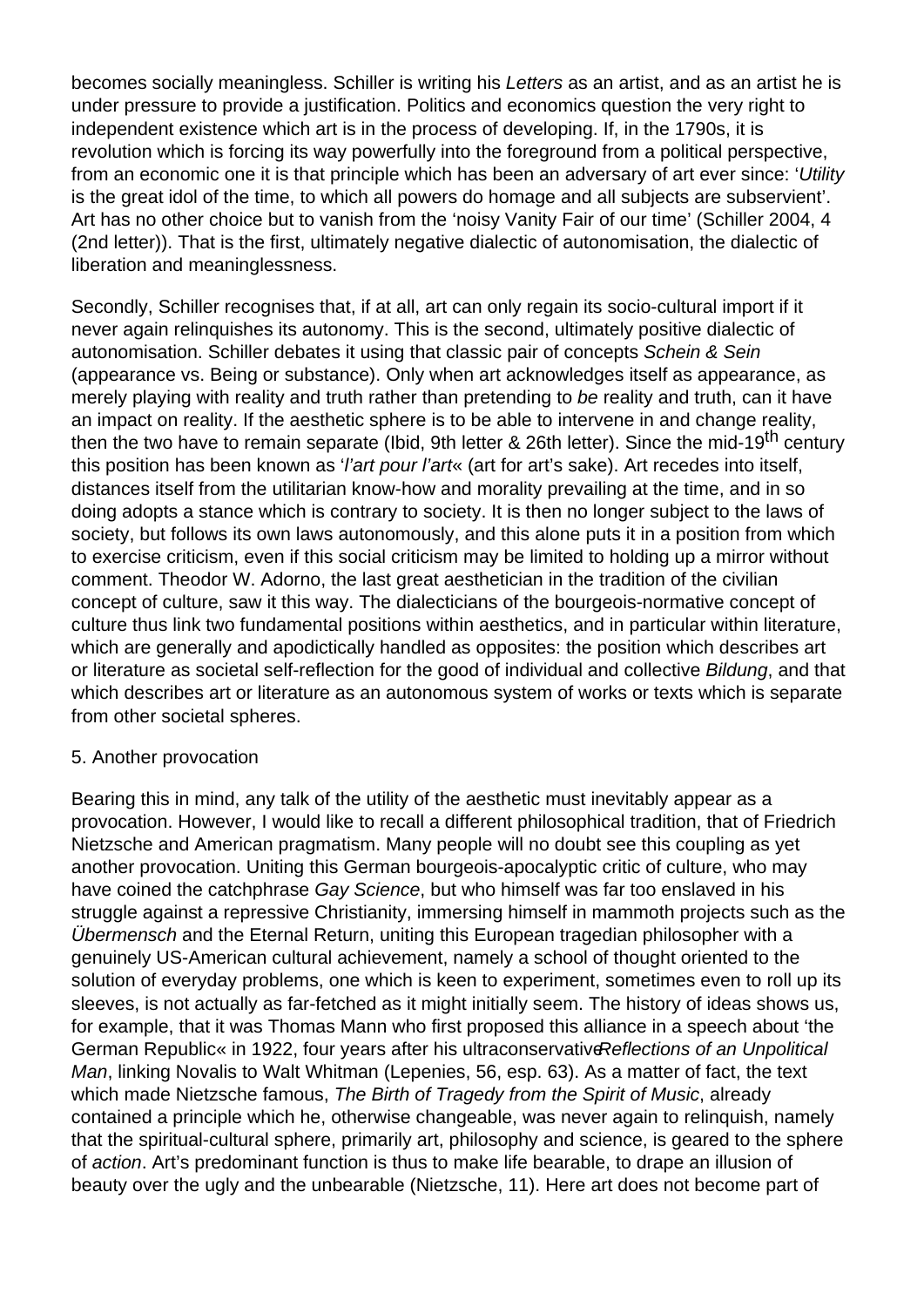<span id="page-4-0"></span>life; its achievement is far more its ability to stabilise life, to compensate. According to Nietzsche, we could no less live without the aesthetic, without art, than we could live without the air that we breathe. He also evaluates science according to its 'uses and disadvantages for life', as stated in his work on history. And primarily life means action, in Ancient Greek pragma.

## 6. Erosion of the bourgeois concept of culture

From a pragmatic point of view, there is nothing provocative about 'the utility of the aesthetic'. The term is only provocative from the standpoint of German Idealism and the educated middleclasses. This standpoint has ceased to be convincing, for more than merely theoretical reasons. Not only does the philosophical-pragmatic tradition have good arguments with which to counter those of German Idealism. $\mathbb{1}$  But societal shifts have also led to an erosion of the bourgeois concept of culture. And it is this context attributing a relevance to the concept of aestheticisation (of life, as well as of thinking) which is more than merely semantics and the history of ideas.

Since the late 1960s, social scientists have observed how, first in the USA and then throughout the Western world, a hedonistic and even narcissistic way of life has slowly been asserting itself. Capitalism seems to have squeezed dry those Protestant foundations examined by Max Weber and to be in need now of a re-evaluation in hedonistic terms. As a complementary phenomenon, capitalism appears to favour a narcissistic personality which attempts to conceal any inner emptiness by investing its entire mental energy in upholding a positive picture of itself, an illusionary image (Daniel Bell 1976, Christopher Lasch 1979). 'We want it all, and we want it now!'. The slogan of the protest and flower power generation was carried by beat and rock music, yet paved the way for comprehensive societal-cultural change. Gerhard Schulze examined this phenomenon in detail for the situation in Germany and coined a term very popular with the media: Erlebnisgesellschaft (event-oriented society). This is a society which craves enjoyment, craves positive experiences. A prerequisite is the affluent society proclaimed by national economist Kenneth Galbraith as early as 1952. Of course, this society cannot be reduced to consumption-oriented hedonism. Rather, it is guided by the eudaemonistic motive of the correct life. The question of how one should live has become common property. Schulze offers a convincing presentation of how enjoyment crystallised according to various patterns in the Germany of the late 1980s. In essence, these were patterns of high and trivial culture, but also that of so-called Spannungskultur (excitement culture), an area in which one 'energises oneself', in which excitement or action are sought as a constant state, an area which first began to assert itself in the 1950s, with rock 'n' roll, Elvis Presley and co. In addition, Schulze shows that this triple pattern of high, trivial and excitement culture is further differentiated depending on various criteria (age, profession, social status, etc.) and can be described more precisely in terms of so-called 'milieus«. Of particular interest here are the 'integration« and 'self-expression milieus«, for here, albeit in different ways, the crossover between the high and the trivial is located: Mozart and Verdi, as well as Miles Davis and the Rolling Stones; Charles Baudelaire, as well as Karl May and Donald Duck; Cézanne, as well as Billy Wilder and Quentin Tarantino (Schulze 1992, 142, 150, 153, 277).

For Schulze – and I agree with him – 'aestheticisation of the lifeworld« does not mean that hedonistic striving 'to make every day a permanent party', nor is this striving 'paradoxical' from a sociological point of view. It only appears so in simplistic philosophical descriptions (Bubner 1989, 152). <sup>2</sup> This aestheticisation does not mean that a culture has asserted itself as a way of life in which perception, in the Greek sense of aisthesis and thus sensitisation in a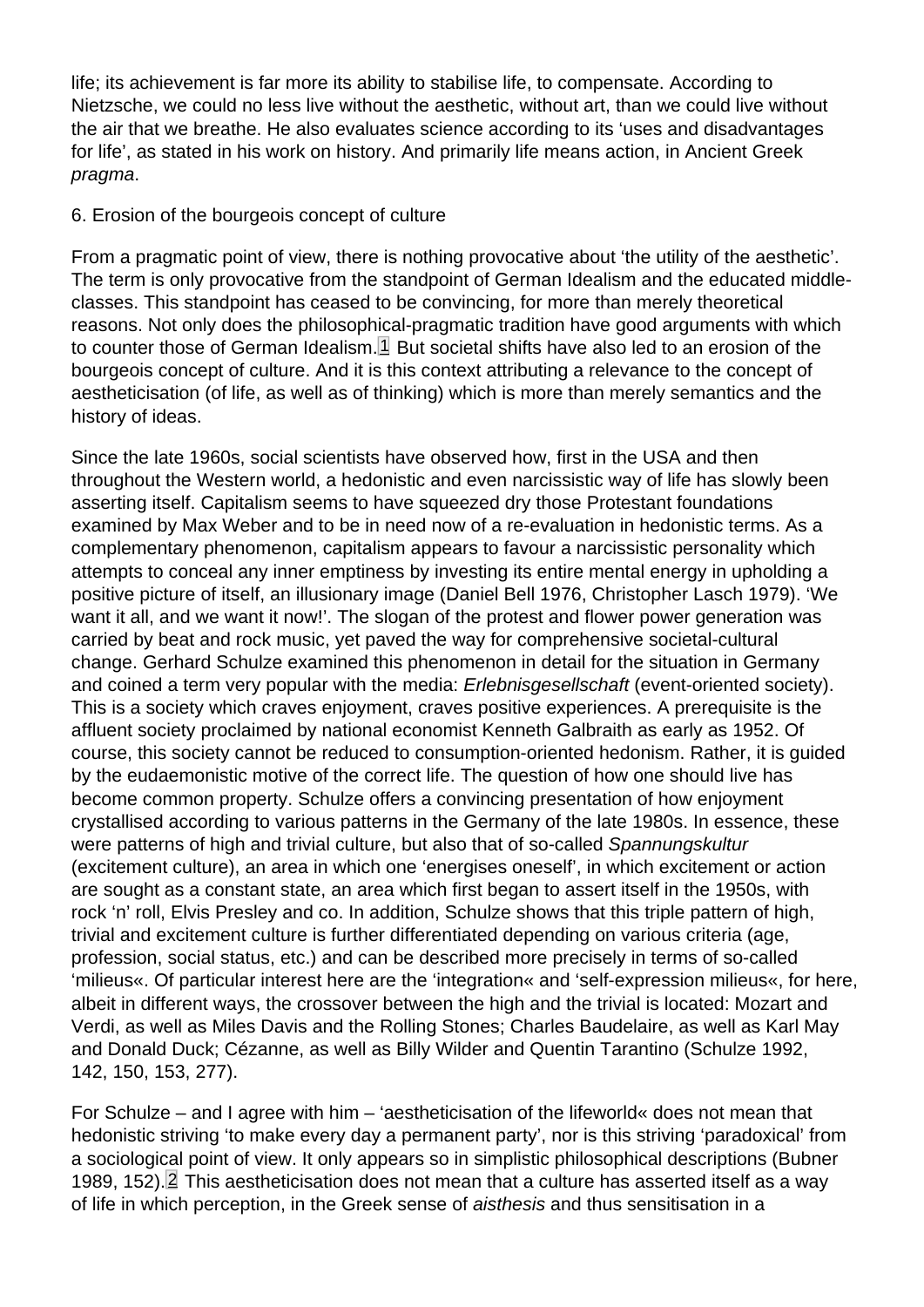<span id="page-5-0"></span>comprehensive sense, has become key either. Neither the hedonism nor the aisthesis versions of aestheticisation are appropriate. At least the second version visualises the ambivalences of this concept more clearly, the de-sensitisation, in other words the 'anaestheticisation' which accompanies that 'postmodern' spreading of aestheticisation; this in turn means the ambivalences of this anaestheticisation which, on the one hand, numbs and dulls, but, on the other hand, also protects the subject in its ability to perceive (Welsch 1990, 14, 18). Georg Simmel analysed this in his famous essay The Metropolis and Mental Life (1903) using the term 'blasé', a term which has since been replaced by 'cool' (Früchtl 2009, 148, 165). Finally, the aisthesis version of the aestheticisation concept, using the term 'aesthetic thinking', clearly refers to an additional element of relevance: epistemological defundamentalisation.

## 7. A culture with no centre

With regard to this additional element, Richard Rorty provided us with a convincing reconstruction based on the history of ideas. He, too, believed that the French Revolution and philosophical-literary Romanticism in the so-called Western world have led to a fundamentally new view asserting itself, one which in particular introduces a new slant on the time-honoured concept of truth. All those instances of high culture, for which truth has always meant the existence of something in its own right, independently of the subject, all those instances of religion, of traditional philosophy and of science have receded into the background. Instead, for the past two hundred years, politics and art have determined what is played out on the stage of cultural knowledge. The 'heroes' of Modernity, both male and female, are the politician (to some extent revolutionary, world-changing) – Rorty would have enjoyed the figure of Barack Obama – and the artist (outlook-changing), not the saint, the philosopher or the scientist. The ideal pursued by these modern heroes is not adaptation to something which supposedly exists beyond them – reality, truth – but creation of a new, and in each case different reality (Rorty 1989, 3, 8, 9).

From Rorty's point of view, then, Modernity (he also sometimes refers to Postmodernity) displays no animosity towards art. Far more, Modernity is the era of 'aestheticised culture', and that means of a way of living which has to, and can relinquish firm foundations, unshakeable justifications, permanently valid truths (Ibid., 53). An aesthetic culture or lifeworld - and in this point I totally agree with Rorty – is a legitimatorily destabilised culture or, in positive terms: a legitimatorily mobile and open culture with many different underlying forms of justification. It can only be perceived of as in 'crisis' if a one-dimensional concept of justification is assumed. The aestheticised lifeworld is a fallibilistic culture: the scientifically studied attitude, legitimised epistemologically by Peirce and Popper, whereby all our knowledge is refutable, revisable and temporary, is habitualised. At the same time, the label 'aesthetic' is correct insofar as art, the beautiful and aesthetic evaluation have always rejected strict claims to justification in the European-Western tradition; insofar as, therefore, the aesthetic is epistemologically fundamentally antifundamentalistic.

Admittedly, it is important to speak in terms of an epistemological anti-fundamentalism, for morally-practically, as well as politically, the aesthetic stance is not free of fundamentalism (because it is built on a fundamentum inconcussum (Descartes) called authenticity). The history of the aesthetic avant-garde since the mid-19<sup>th</sup> century has documented this strikingly. Indeed, the aesthetic avant-garde has something in common with the political avant-garde, even in its terroristic variants, namely that 'fundamentalism of the attack', an attitude stating that, for those who are 'determined' or 'authentic' and insofar fundamentalist, who are still intent on attacking, the story is not over yet (Sloterdijk 2006, 285).<sup>[3]</sup> As ultimately becomes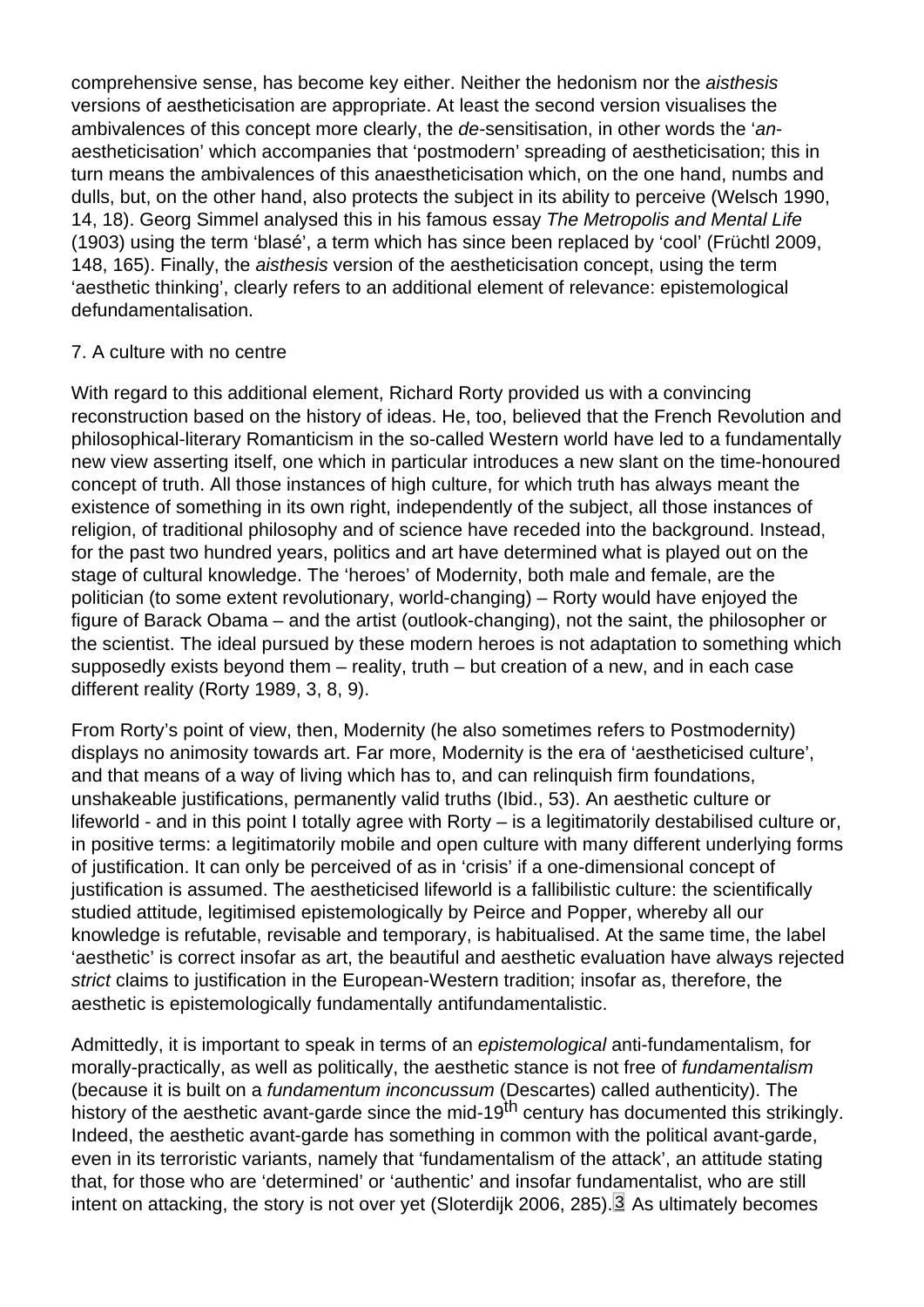<span id="page-6-0"></span>clear, this has consequences for any envisaged utility of the aesthetic.

For a human being able to think historically, pragmatically and ultimately democratically, there can be no certainty, for a number of reasons, that the era of the aesthetic, of the epistemically antifundamentalistic, will dominate from now on. Fundamentalism in its religious guise has become far too intrusive over the last few years for that; but also for reasons of principle, art cannot be the everlasting centre of a modern lifestyle. Firstly, history is subject to the law of time, and thus to transitoriness and changeability. Secondly, from a pragmatic point of view, the 'best type of culture' is one 'with a constantly changing focus, depending on which person or group of persons last achieved something exciting, original and useful'. Finally, thirdly, only a 'culture with no centre' is appropriate to a democratic society (Rorty 1993, 5).

For, according to this model, a democratic society is characterised by the principles of freedom and equality, of autonomy and pluralism. Dominance here can only ever be temporary, namely only as long as its subjects, i.e. us, assign a dominance to certain subjects, associations and institutions.

Accordingly, and this is true not only for Rorty, a society is modern when it permits competition or argument, maybe even a battle between different cultural dimensions. In a modern society it is principally possible for the aesthetic dimension to be at the centre of general interest from time to time. And, indeed, the last time it was at the centre was in the late 1960s and early 1970s, in a union with (revolutionary) politics. At this time, under the label of postmodern thinking, the renaissance of the aesthetic also began in philosophical and then cultural theory, continuing until the early 1990s. Indeed, the proclaimed revolution of 1968 was at its core a cultural revolution, a real one, not a Maoist faked and repressive one; it was a fundamental change to our habits. Thus, as inferred already, a hedonistic-eudaemonistic society intent on self-realisation stands in the sign of the aesthetic when it successfully reconciles popular culture and art or, to use Schulze's terminology: when it establishes a Spannungskultur (suspense and friction culture). Its heroes have names like Andy Warhol and Joseph Beuys, the Beatles and Madonna, Woody Allen and Steven Spielberg. This reconciliation has been so successful that today anything can be 'pop': a politician (Bill Clinton, Barack Obama), a sportsman (Boris Becker, David Beckham), a philosopher (Jacques Derrida, Slavoj Žižek), a manager (once Jürgen Schrempp was promoted in this way), even a pope (John Paul II). 'Pop' is a person or a thing with an image, an artificial picture, which can be exploited.<sup>[4]</sup>

### 8. Cultural science and political model

At this juncture I would like to make two comments. The first refers to the cognitive or scientific status of the theory accompanying the cultural revolution, in other words the status of what in Germany has been called Kulturwissenschaft (cultural science) since the 1990s. Part of the cultural turn was indeed the fact that within the Geisteswissenschaften (moral sciences, humanities), so called since the mid-19<sup>th</sup> century, and in particular the literary sciences, the distinction between text and context, and thus between literary and non-literary texts could no longer be maintained. The cultural turn thus completed at a theoretical level what was also taking place at a socio-cultural level: a crossover of previously separate areas. Regarding the concept of cultural science I am convinced, however, that all attempts to lend it a methodical foundation are bound to fail. In the post-postmodern age, this would amount to a desire to sweep under the carpet a learning effect reinforced or maybe even brought about by (rightly or wrongly named) Postmodernity. Refundamentalisation is not an option. Rather, cultural scientific thinking, analogously to philosophy, has several dimensions, or so my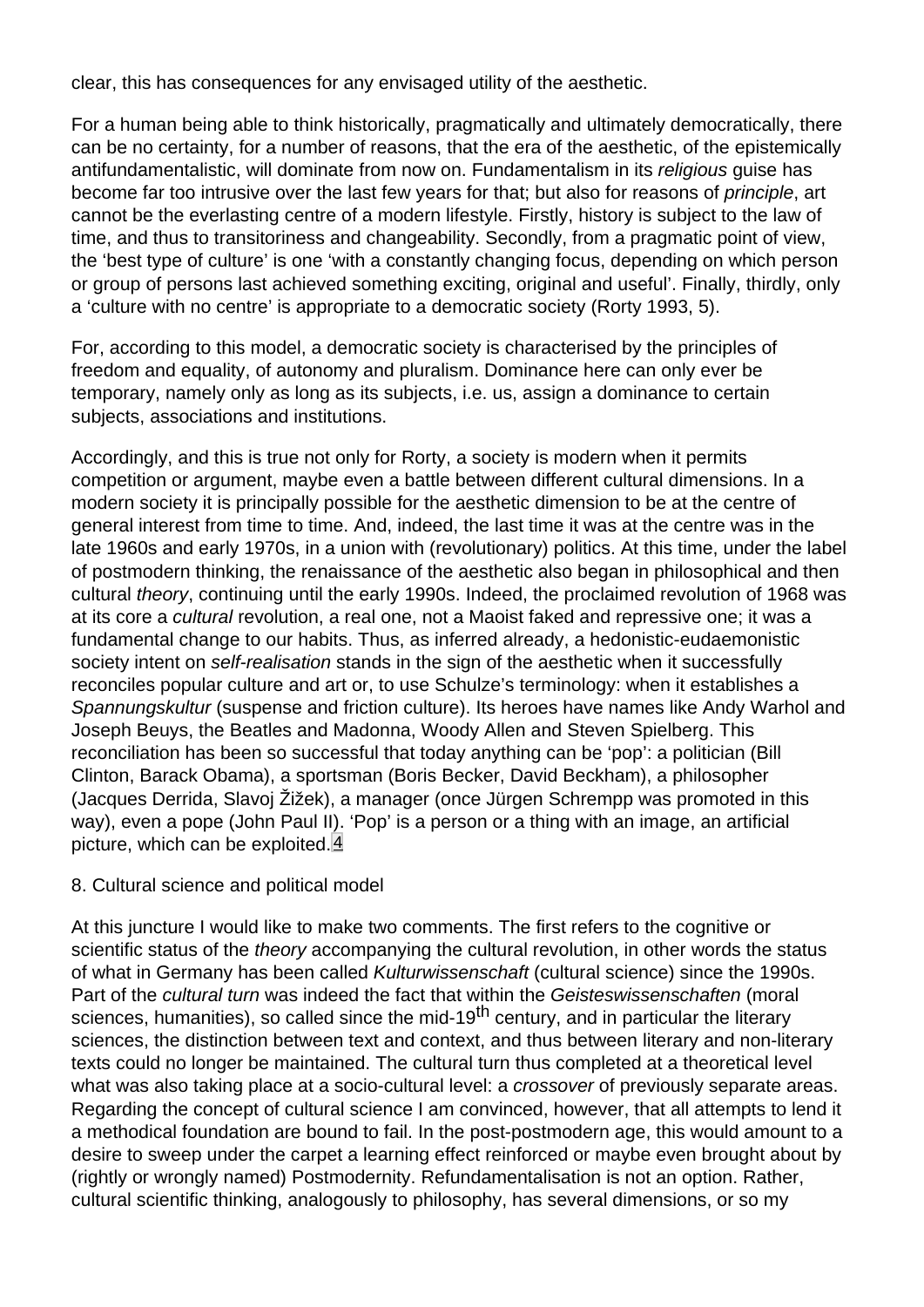<span id="page-7-0"></span>suggestion; it speaks several languages, so to speak: the languages of science, of aesthetic literature, of politics, of the everyday and of autobiography. It strives to achieve conceptual, analytical and argumentative clarity, yet also creatively introduces new terms, works with metaphors and describes case studies according to literary example; it does not turn a blind eye to political convictions, it draws upon common sense and reflects its own experience. Those seeking a good grounding will reduce this multidimensionality to a scientific dimension. Instead, however, one could also say, in the manner of Rorty, that the dimension at the centre of cultural scientific thinking is changeable: sometimes it is the scientific dimension, sometimes the political, sometimes the aesthetic, etc. And these dimensions of course also require internal differentiation: within the scientific dimension, it was philology that was key to Dilthey, history that was key to Rickert, while in our own time (overlapping with the political dimension) it has been Marxism, psychoanalysis, ethnology and, most recently, image science. In this sense, epistemically antifundamentalistic decentralised cultural science is a democratic science.

My second comment refers to the model of politics which I am using as orientation. Firstly, it clearly demonstrates the pertinent characteristics of Liberalism. Accordingly, politics ensures citizens a freedom to pursue their own interests (especially economic and ethical ones). It is focussed on individual and private autonomy and, through a recourse to rights, ultimately guarantees morally legitimised human rights. But politics, in particular democratic politics, is always a dual carriageway. It covers not only the institutional sphere (political parties, an elected parliament, a government, in an extended sense bureaucratic administration, what is known as 'the state'), but also the sphere which is partly spontaneous, chaotic and anarchic, partly regulated by the mass media (the press and television), in which the hotly contested commodity of public opinion emerges. In terms of democratic theory, this dual carriage corresponds to that of Liberalism and Republicanism. Whereas the former focuses on individual autonomy, as has already been said, the latter focuses on collective autonomy. Here politics is a matter of group self-determination. 'We, the assembled', as one can read in the paroles in corresponding pamphlets and resolutions, 'call upon the town council/ the government to … ' It can even sometimes be heard ringing through the streets: 'We are the people.' The Republican model privileges the non-institutional political sphere.

Neither of these two models of democracy and politics can, on its own, stake a claim to a primacy, however. It is only together that they can help the (utopistically charged, normative) idea of democracy to become a reality. The next question would be whether this merger requires a synthesis or has to be accepted as a theoretically insoluble equilibrium of tensions which requires constant rebalancing. $5$  It should be clear that anyone pleading for a culture without a centre would tend towards the second alternative. And it should also be clear that within this framework a concept of politics such as that currently represented by Jacques Rancière must appear one-sided and ultimately romantic. For Rancière, institutionalised politics falls under the term 'police'. He does point out the broad, administrative meaning of this term, but he also, like Foucault, brings it into play with rhetoric and polemic; he is well aware of the affective-mobilising effect of this term in our times. He does concede the indispensability of (police) politics, but only as a necessary evil. He makes no normative mention of a mutual porosity or complementarity of the two political models: institutionalised politics and the so-called 'political'. And, as for all French philosophers close to so-called Postmodernism, the background for this one-sidedness is a metaphysics which, in the tradition of Schopenhauer, maintains the primacy of the non-fixed, of eternal becoming and permanent change.<sup>6</sup>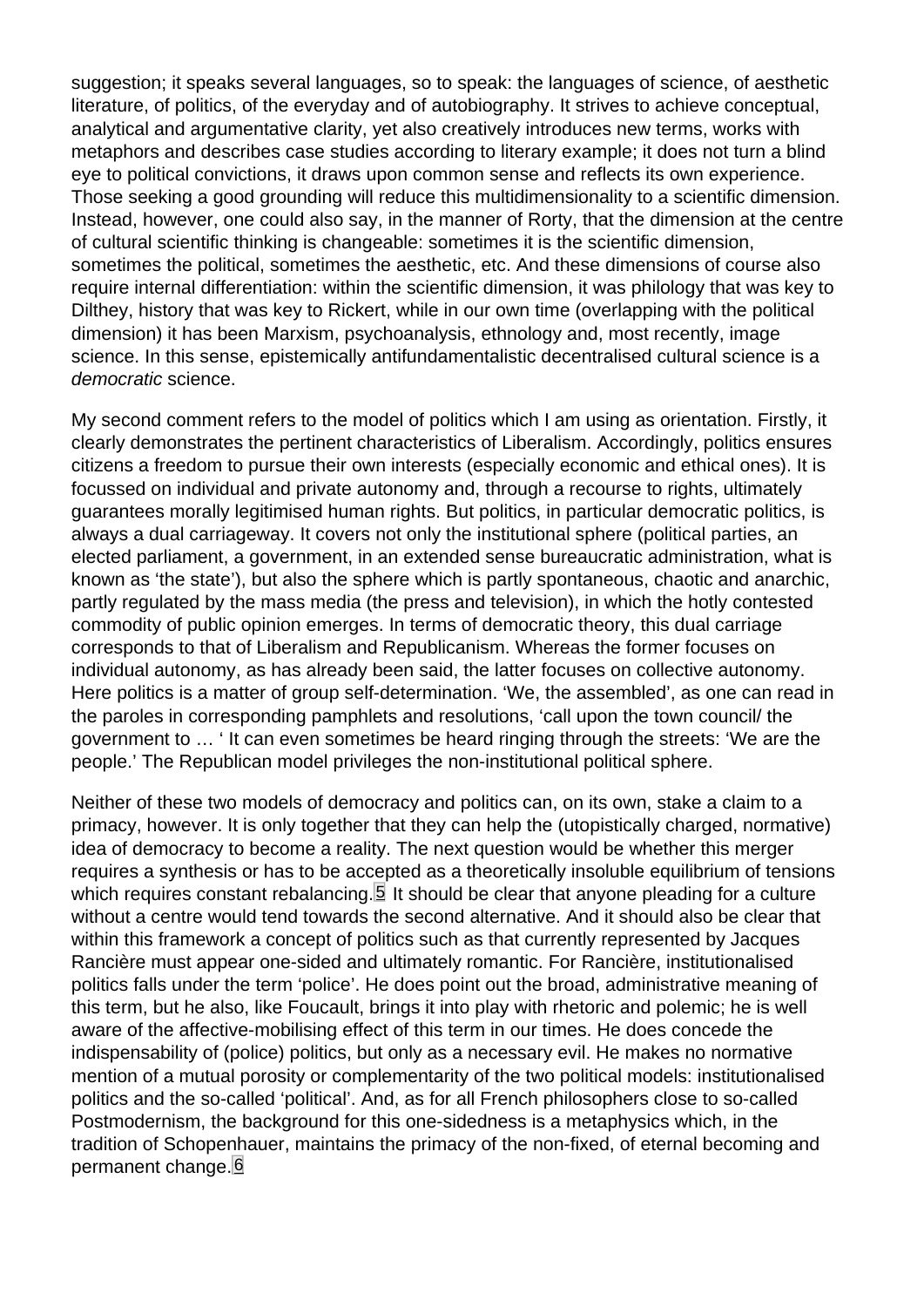# 9. On the use of the aesthetic

To return to my main theory, the utility of the aesthetic thus consists, firstly, in its fundamental ability to provide the best comparable solution to the problem of a certain era within an already established democratic culture. This is the case when that culture (determined by the majority or in the guise of a dominant subculture) is convinced that in the given circumstances the aesthetic has more to offer than other cultural-intellectual dimensions, more than religion or (empirical and discursive) science. Within a practising democracy, the aesthetic dimension will never find itself on the defensive on principle. Were this to be the case, it would be detrimental to democratic culture, which lives from competition and battles between alternatives.

Secondly, the aesthetic can also be shown to have a utility for a democratic culture when it is not at the centre. Here the argument is as follows: since democracy (according to the models of Liberalism and Republicanism, with their tensions of mutual reference) is founded on freedom and equality, autonomy and pluralism, individual and collective self-determination, it is incompatible with any form of coercion. The only coercion with any validity is that strange 'non-coercive coercion' (Habermas) involved in convincing and persuading (whereby this noncoercive coercion is different for convincing than for persuading, if it is indeed possible to make a strict division between the two). And yet the willingness to allow the convictions and experiences of others potentially to become one's own, in other words the willingness to let others get under our skin and maybe even teach us a lesson, depends – not solely, but partially – on our ability to have aesthetic experiences. For at least two reasons.

One has been mentioned already: insofar as dealing with the aesthetic means having fundamental epistemic training in anti-fundamentalism, not relying on unshakeable foundations, but on the contrary permitting oneself to become confused or even shaken, as well as learning to live with weak justifications, then the aesthetic in general, and art in particular, provides an inexhaustive potential to irritate and stimulate. The second reason is that, since the beginning of Modernity (dated differently by different art genres), aesthetic experiences have essentially been geared towards the new. Aesthetic experiences, or so the topos nowadays, are specialised in enabling us to see the world afresh, to disclose it, always in a new way and always abruptly. And since the new irritates per se – as that which cannot (yet) be pigeonholed within our usual understanding, which by definition cannot be deduced from the old like one logical sentence from another, emerging instead as the result of a (sometimes small, sometimes large) leap, brought about by unexpected problems, surprising constellations, mistakes or conscious violations – aesthetic experiences are a source of irritation. Having aesthetic experiences thus means training an *irritation competence*, an ability to give oneself permission to be unsettled, provoked and challenged.

To summarise then, a utility of the aesthetic is, firstly, principally possible in a democratically habitualised society by virtue of the principle of pluralism. Since the aesthetic is principally located at the same level as other intellectual dimensions – the societal-cultural situation at the time determines which of the dimensions will take precedence. Secondly, a utility of the aesthetic is principally possible by virtue of the catchwords epistemic anti-fundamentalism and irritation competence. Experiencing things and situations aesthetically means to relish being irritated by them and to be able to justify this maybe not definitively, but definitely.

### 10. On the use of modesty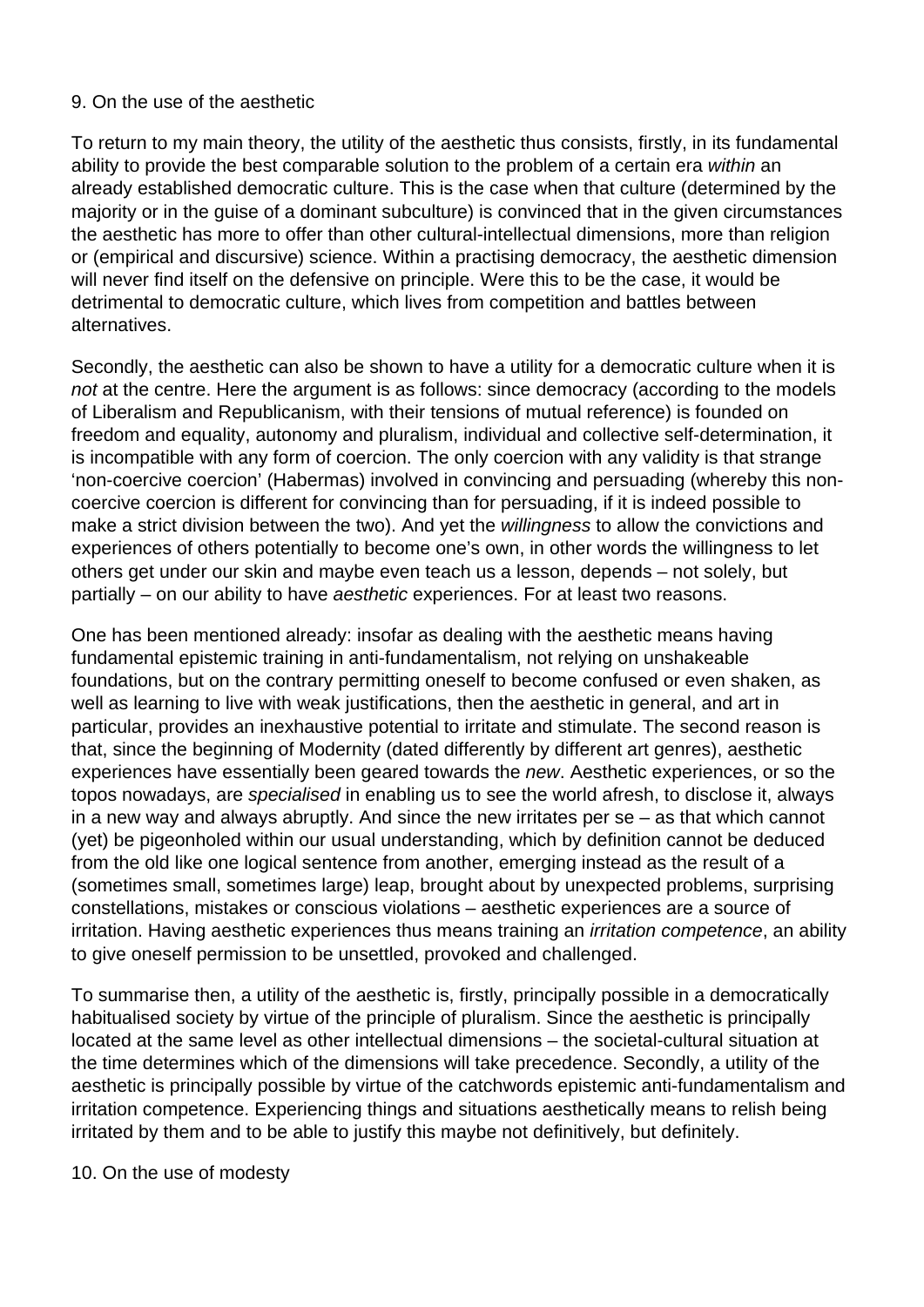And yet – as must also be clearly stated – a simple intrinsic connection between the aesthetic and a democratic culture cannot be upheld. It is not possible to say: because the aesthetic gives us a principle training in epistemic anti-fundamentalism, it is of use, but to the extent that it trains us without hindrance. Therefore, I am not saying that the aesthetic is necessarily of use to a democratic culture, but potentially. It can be of use democratically, but does not have to be. There are too many famous counterexamples: de Sade, Baudelaire, Céline, the French interpretation of evil (which also includes Lautreamont, Bataille, Blanchot and Genet), D'Annunzio, Ernst Jünger, not to forget Nietzsche and Heidegger. All of them aesthetes, yet not democrats (which, by the way, has nothing to do with their works). As has already been hinted at, the reason behind this limited utility of the aesthetic is that epistemic antifundamentalism can be thwarted by moral-practical and political fundamentalism.

More modesty is therefore called for. It is possible to relish being irritated by things and situations and still *morally not* to acknowledge the irritating element. It is possible to be aware of the fundamental unsubstantiability of aesthetic experiences and nevertheless to maintain that there is an 'eternal' truth locked inside a work of art which can only be fathomed by 'great' individuals. Talk of 'great individuals' tends to be anti-democratic. It reminds us yet again that within the realm of the aesthetic the watchword is *originality*, and not, as in the realm of democratic politics, equality. In this respect we once again have an aesthetic tendency towards radicalism and extremism, we have contempt for compromise, for the average and the mediocre. There is no clear path leading directly from the aesthetic to democracy.Ultimately Rousseau is proven right over Schiller. In his eleventh letter on aesthetic education, Schiller used a transcendental philosophical line of argumentation because in his tenth letter he had to acknowledge Rousseau's argument that it is impossible to make a compelling moral connection between art and politics empirically, from the history of (European) humanity. If Schiller's back door of German Idealism is closed to us today, we then, however, have to content ourselves with this fact on two accounts. Whether or not an aesthetic experience is useful to a democratic culture depends, firstly, on (historical and cultural) circumstances which cannot be determined solely by the realm of aesthetic experiences and, secondly, on the fact that the fundamentalistic element of the aesthetic attitude does not hinder the antifundamentalistic element, in other words that any conflict within the aesthetic attitude itself is always sorted out. But, to conclude, I would like to reiterate that aesthetic experiences still have enough to offer, also and especially for a democratic culture, and that to a certain extent this achievement does indeed deserve the epithet 'aestheticisation'.

(Translated into English by Sarah L. Kirkby)

# **Bibliography**

Peter-André Alt. Schiller. Leben–Werk–Zeit, Vol. 1, Munich 2000.

Daniel Bell. The Cultural Contradictions of Capitalism. New York 1976.

Georg Bollenbeck. Bildung und Kultur. Glanz und Elend eines deutschen Deutungsmusters. Frankfurt/M. 1994.

Rüdiger Bubner. 'Ästhetisierung der Lebenswelt' in Ästhetische Erfahrung, Frankfurt/M. 1989.

Josef Früchtl. The Impertinent Self: a Heroic History of Modernity. Stanford University Press